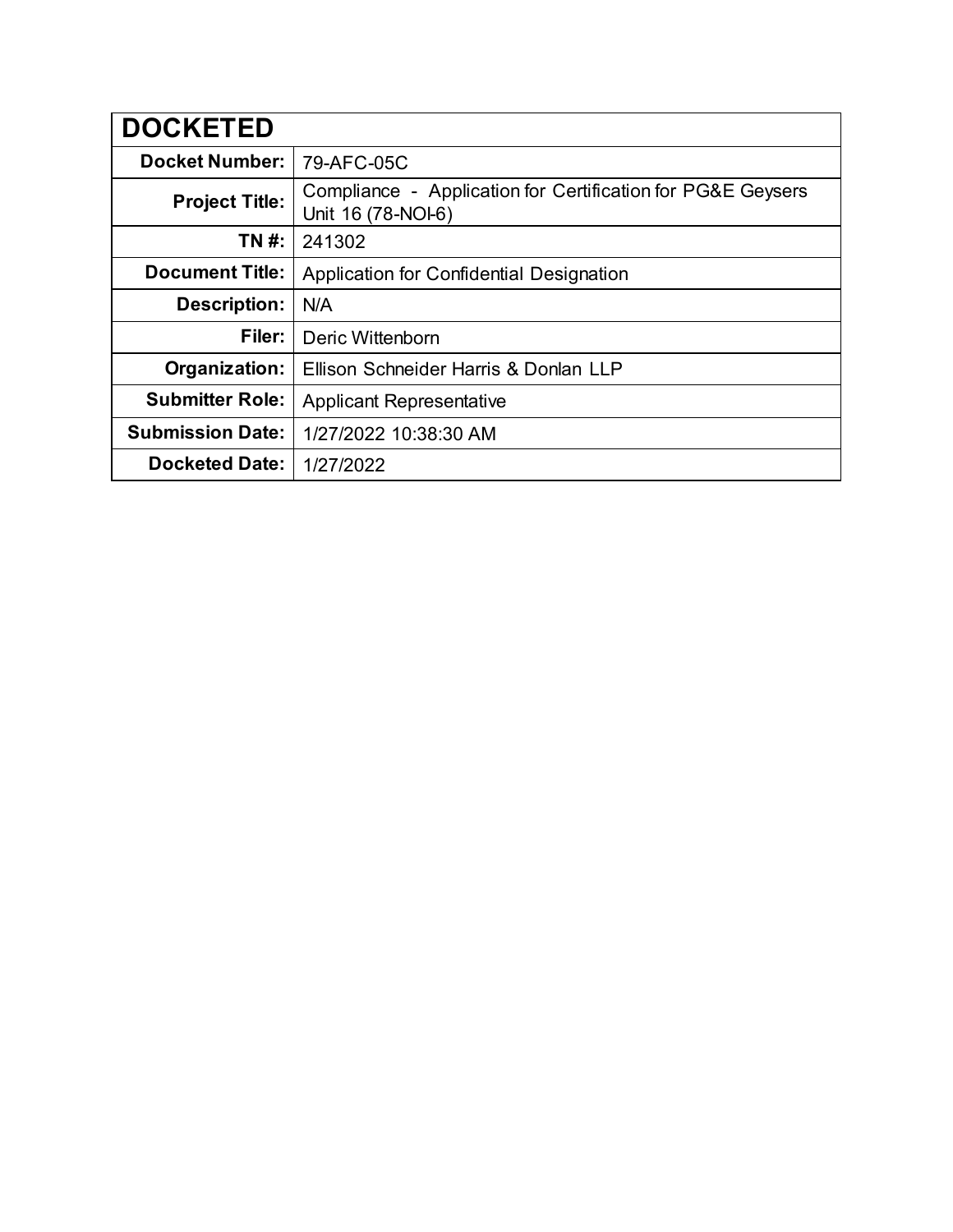

January 27, 2022

## *Submitted via e-filing*

Drew Bohan Executive Director California Energy Commission 1516 Ninth Street Sacramento, CA 95814

> Re: Application for Confidential Designation Geysers Unit 3, Sonoma (80-AFC-1C) Geysers Unit 16, Quicksilver (79-AFC-5C) Geysers Unit 17, Lakeview (79-AFC-1C) Geysers Unit 18, Socrates (79-AFC-3C) Geysers Unit 19, Calistoga (81-AFC-1C) Geysers Unit 20, Grant (82-AFC-1C)

Dear Mr. Bohan:

Pursuant to Sections 2501 *et seq.*, of Title 20 of the California Code of Regulations, Geysers Power Company, LLC, the project owner of the above-listed Commission certified projects (the "Applicant" or "GPC"), hereby submits this *Application for Confidential Designation* for certain detailed information relating to the recommissioning and inspection of the fire protection systems for the above listed GPC power plants (the "Projects").

Please feel free to contact us at (916) 447-2166 should you have any questions or require additional information. Thank you.

Sincerely,

Chose K. Maxwell

Chase K. Maxwell Ellison Schneider Harris & Donlan LLP

Attorneys for Geysers Power Company, LLC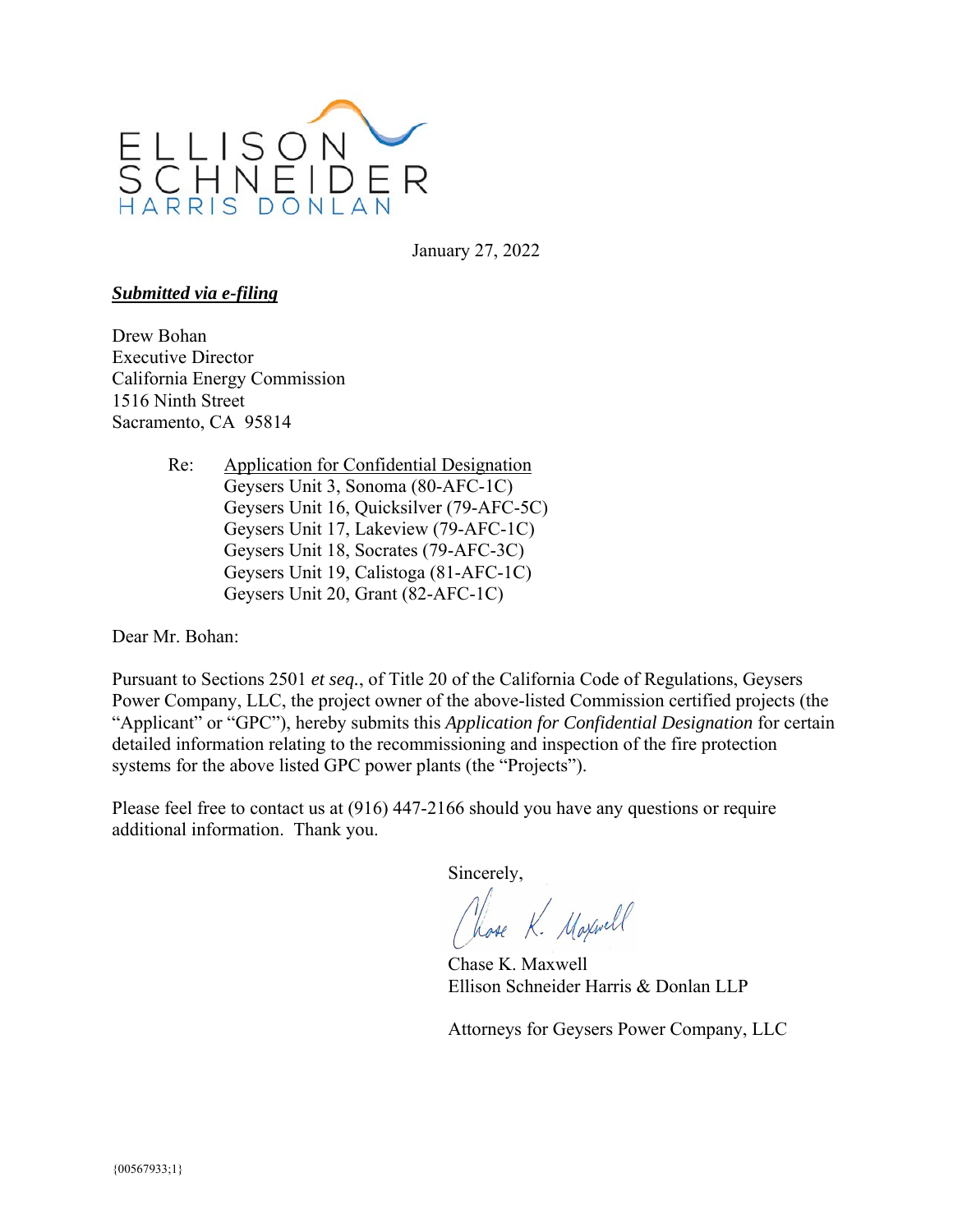## **GEYSERS POWER COMPANY, LLC APPLICATION FOR CONFIDENTIAL DESIGNATION**

**Geysers Unit 3, Sonoma (80-AFC-1C) Geysers Unit 16, Quicksilver (79-AFC-5C) Geysers Unit 17, Lakeview (79-AFC-1C) Geysers Unit 18, Socrates (79-AFC-3C) Geysers Unit 19, Calistoga (81-AFC-1C) Geysers Unit 20, Grant (82-AFC-1C)** 

*1. Specifically indicate those parts of the record which should be kept confidential.*

*a. Title, date, and description (including number of pages) of the information or data for which you request confidential designation.* 

Geysers Power Company, LLC (the "Applicant" or "GPC") seeks confidential designation for documents detailing the components, design, and conditions of the fire protection systems ("FPS") at the six California Energy Commission ("Commission") jurisdictional geothermal power plants referenced above, hereinafter the "Projects."

Pursuant to the Settlement Agreement and Release between the Commission and GPC, which was approved at the Commission's November 16, 2020 meeting, the Final Decisions for the Projects were collectively amended and augmented with new terms and conditions provided as Exhibit A to the Settlement Agreement and Release ("New Conditions").<sup>1</sup> These New Conditions require GPC to periodically submit information to the Energy Commission detailing the ongoing recommissioning and the present conditions of the fire protection and fire alarm systems at the Projects. Consistent with the New Conditions, GPC has worked, and will continue to work, cooperatively with Commission staff to provide monthly updates on the actions taken and planned to recommission the Projects' fire protection and prevention systems.

With this application, GPC requests confidential designation for the records listed in the table below, which are referred to hereafter as the *Confidential FPS Information*.

| <b>Title</b>                      | Date     | <b>Description</b>                   | # of Pages |
|-----------------------------------|----------|--------------------------------------|------------|
| Letter to Eric Veerkamp from      | Jan. 27, | The letter provides corrective       |            |
| Chase K. Maxwell, Re: Fire        | 2022     | actions for deficiencies or failures |            |
| Protection-4 – Submittal of $Q4$  |          | reported in the concurrently         |            |
| 2021 ITM Reports,                 |          | submitted Inspection, Testing and    |            |
| Geysers Power Company LLC         |          | Maintenance ("ITM") reports          |            |
| plants: Geysers Unit 3, Sonoma    |          | conducted during the fourth          |            |
| $(80-AFC-01C)$ ; Geysers Unit 16, |          | quarter of 2021.                     |            |
| Quicksilver (79-AFC-05C);         |          |                                      |            |

1 On May 25, 2018, GPC previously submitted an application for confidential designation for records associated with the fire protection and suppression systems.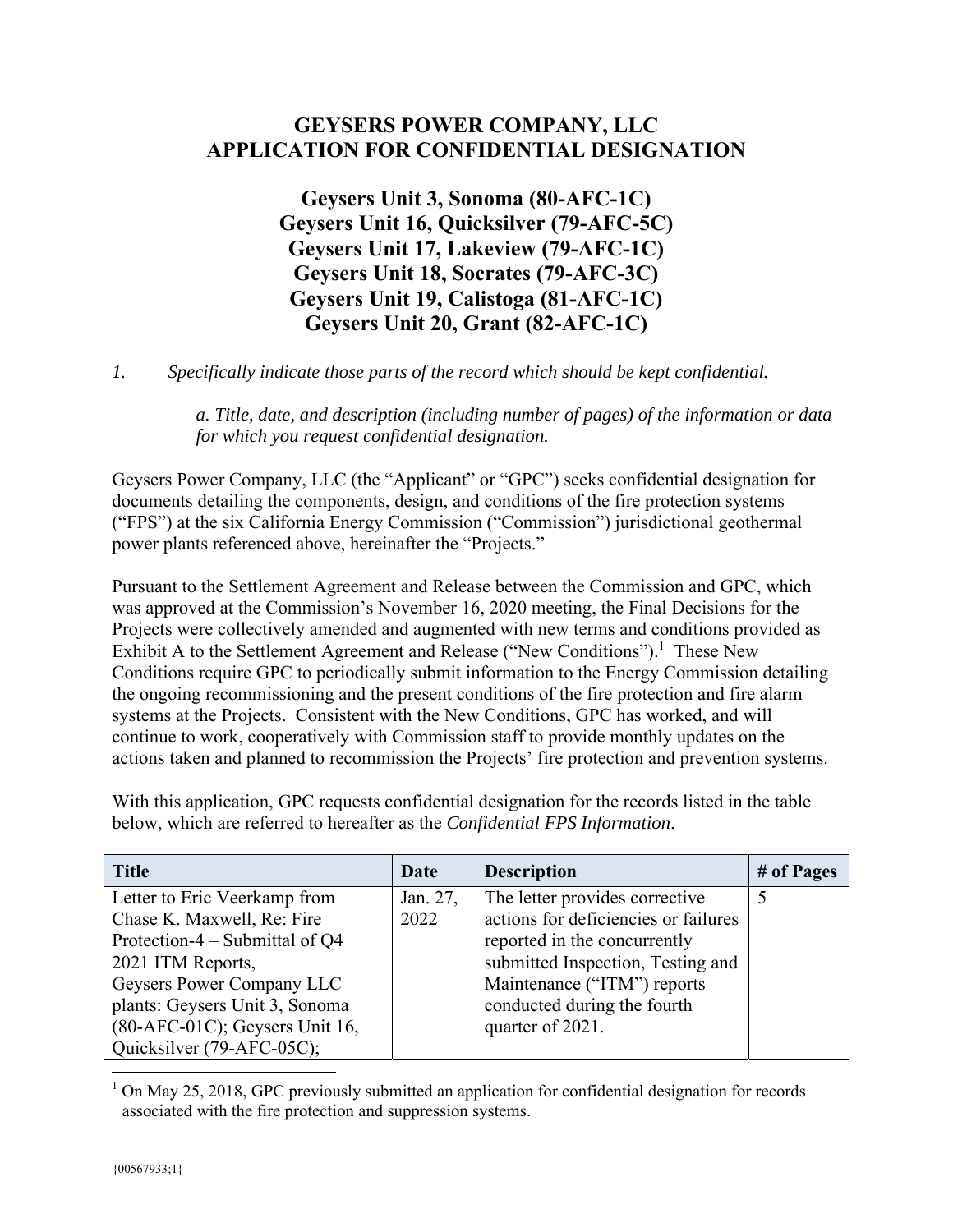| <b>Title</b>                                                                                                                                                                        | <b>Date</b>         | <b>Description</b>                                                                                                                                   | # of Pages     |
|-------------------------------------------------------------------------------------------------------------------------------------------------------------------------------------|---------------------|------------------------------------------------------------------------------------------------------------------------------------------------------|----------------|
| Geysers Unit 17, Lake View (79-<br>AFC-01C); Geysers Unit 18,<br>Socrates (79-AFC-03C); Geysers<br>Unit 19, Calistoga (81-AFC-01C);<br>and Geysers Unit 20, Grant (82-<br>$AFC-01C$ |                     |                                                                                                                                                      |                |
| Deluge Sprinkler Systems Water<br>Spray Quarterly and Annual Report<br>for Calpine 10350 (Sonoma) Unit 3                                                                            | Nov. 18,<br>$2021*$ | The document reports results of<br>the fourth quarter inspection and<br>provides other details regarding<br>the location and features of the<br>FPS. | $\overline{4}$ |
| Pre-Action Fire Sprinkler System<br>Quarterly and Annual Report for<br>Calpine 10350 (Sonoma) Unit 3                                                                                | Nov. 18,<br>2021*   | The document reports results of<br>the fourth quarter inspection and<br>provides other details regarding<br>the location and features of the<br>FPS. | $\overline{3}$ |
| Wet Pipe Fire Sprinkler System<br>Quarterly and Annual Report for<br>Calpine 10350 (Sonoma) Unit 3                                                                                  | Nov. 18,<br>$2021*$ | The document reports results of<br>the fourth quarter inspection and<br>provides other details regarding<br>the location and features of the<br>FPS. | 3              |
| Deluge Sprinkler Systems Water<br>Spray Quarterly and Annual Report<br>for Calpine 10350 (Quicksilver)<br>Unit 16                                                                   | Nov. 16,<br>$2021*$ | The document reports results of<br>the fourth quarter inspection and<br>provides other details regarding<br>the location and features of the<br>FPS. | $\overline{4}$ |
| Wet Pipe Fire Sprinkler System<br>Quarterly and Annual Report for<br>Calpine 10350 (Quicksilver) Unit<br>16                                                                         | Nov. 16,<br>2021*   | The document reports results of<br>the fourth quarter inspection and<br>provides other details regarding<br>the location and features of the<br>FPS. | $\overline{3}$ |
| Deluge Sprinkler Systems Water<br>Spray Quarterly and Annual Report<br>for Calpine 10350 (Lakeview) Unit<br>17                                                                      | Nov. 16,<br>$2021*$ | The document reports results of<br>the fourth quarter inspection and<br>provides other details regarding<br>the location and features of the<br>FPS. | $\overline{4}$ |
| Wet Pipe Fire Sprinkler System<br>Quarterly and Annual Report for<br>Calpine 10350 (Lakeview) Unit 17                                                                               | Nov. 16,<br>$2021*$ | The document reports results of<br>the fourth quarter inspection and<br>provides other details regarding<br>the location and features of the<br>FPS. | 3              |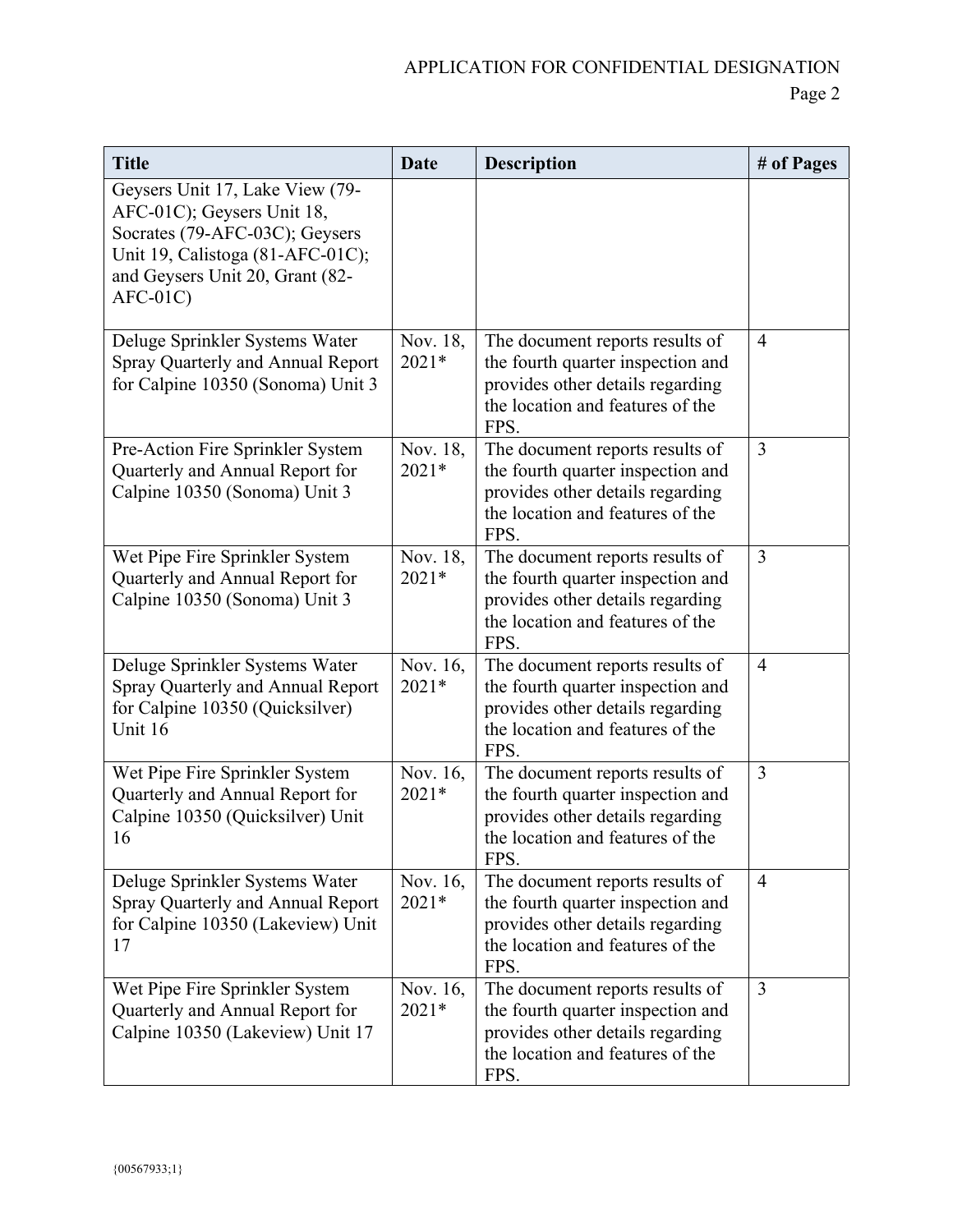| <b>Title</b>                                                                                                    | <b>Date</b>         | <b>Description</b>                                                                                                                                   | # of Pages      |
|-----------------------------------------------------------------------------------------------------------------|---------------------|------------------------------------------------------------------------------------------------------------------------------------------------------|-----------------|
| Deluge Sprinkler Systems Water<br>Spray Quarterly and Annual Report<br>for Calpine 10350 (Socrates) Unit<br>18  | Nov. 16,<br>$2021*$ | The document reports results of<br>the fourth quarter inspection and<br>provides other details regarding<br>the location and features of the<br>FPS. | $\overline{4}$  |
| Wet Pipe Fire Sprinkler System<br>Quarterly and Annual Report for<br>Calpine 10350 (Socrates) Unit 18           | Nov. 16,<br>2021*   | The document reports results of<br>the fourth quarter inspection and<br>provides other details regarding<br>the location and features of the<br>FPS. | $\overline{3}$  |
| Deluge Sprinkler Systems Water<br>Spray Quarterly and Annual Report<br>for Calpine 10350 (Calistoga) Unit<br>19 | Nov. 18,<br>$2021*$ | The document reports results of<br>the fourth quarter inspection and<br>provides other details regarding<br>the location and features of the<br>FPS. | $\overline{4}$  |
| Diesel Fire Pump Annual Report<br>for Calpine 10350 (Calistoga) Unit<br>19                                      | Nov. 18,<br>2021    | The document reports results of<br>the fourth quarter inspection and<br>provides other details regarding<br>the location and features of the<br>FPS. | $7\phantom{.0}$ |
| Dry Pipe Fire Sprinkler System<br>Quarterly and Annual Report for<br>Calpine 10350 (Calistoga) Unit 19          | Nov. 18,<br>2021*   | The document reports results of<br>the fourth quarter inspection and<br>provides other details regarding<br>the location and features of the<br>FPS. | $\overline{3}$  |
| Electric Fire Pump Annual Report<br>for Calpine 10350 (Calistoga) Unit<br>19                                    | Nov. 18,<br>2021*   | The document reports results of<br>the fourth quarter inspection and<br>provides other details regarding<br>the location and features of the<br>FPS. | 5               |
| Pre-Action Fire Sprinkler System<br>Quarterly and Annual Report for<br>Calpine 10350 (Calistoga) Unit 19        | Nov. 18,<br>2021*   | The document reports results of<br>the fourth quarter inspection and<br>provides other details regarding<br>the location and features of the<br>FPS. | $\mathfrak{Z}$  |
| Deluge Sprinkler Systems Water<br>Spray Quarterly and Annual Report<br>for Calpine 10350 (Grant) Unit 20        | Nov. 16,<br>$2021*$ | The document reports results of<br>the fourth quarter inspection and<br>provides other details regarding<br>the location and features of the<br>FPS. | $\overline{4}$  |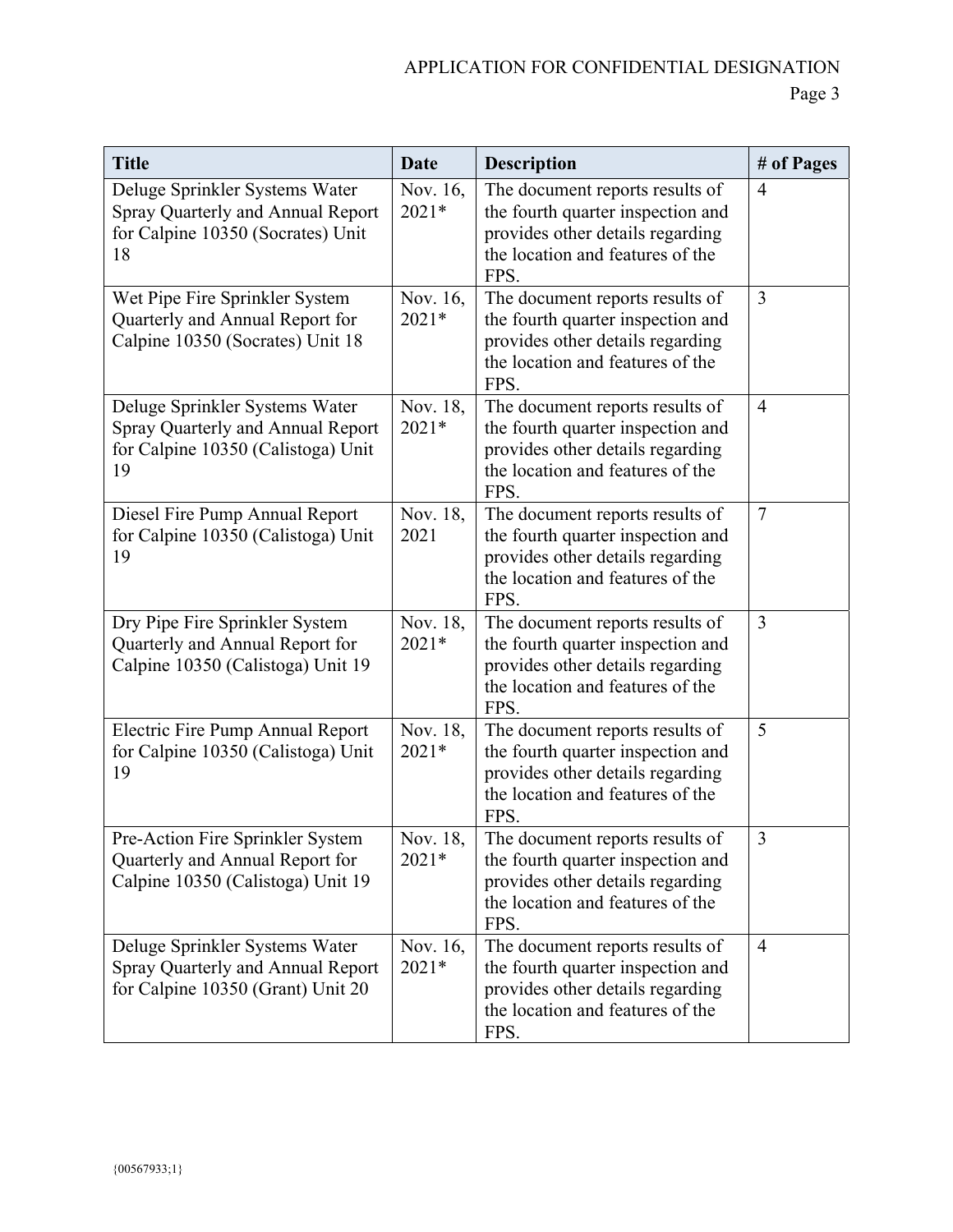Page 4

| <b>Title</b>                                                                                              | Date     | <b>Description</b>                | # of Pages |  |  |
|-----------------------------------------------------------------------------------------------------------|----------|-----------------------------------|------------|--|--|
| Wet Pipe Fire Sprinkler System                                                                            | Nov. 16, | The document reports results of   | 3          |  |  |
| Quarterly and Annual Report for                                                                           | $2021*$  | the fourth quarter inspection and |            |  |  |
| Calpine 10350 (Grant) Unit 20                                                                             |          | provides other details regarding  |            |  |  |
|                                                                                                           |          | the location and features of the  |            |  |  |
|                                                                                                           |          | FPS.                              |            |  |  |
| *The document dates reflect the date of the inspection provided in the reports, and does not indicate the |          |                                   |            |  |  |
| date that these reports were made available to GPC by the inspector.                                      |          |                                   |            |  |  |

Please note that GPC has a pending application for confidential designation submitted November 19, 2021 that includes substantially similar records to those documents GPC is seeing confidential designation herein. Specifically, in that application, GPC seeks confidential designations for the FPS Inspection, Testing and Maintenance ("ITM") Reports providing the results of inspections conducted in the third quarter of 2021.

*b. Parts of the information or data for which you request confidential designation.* 

The *Confidential FPS Information* should be kept confidential in their entirety.

*2. State the length of time the record should be kept confidential, and provide justification for the length of time.* 

The *Confidential FPS Information* should be held confidential for the life of the Projects to protect the information contained therein.

- *3. Cite and discuss:* 
	- *(a) the provisions of the Public Records Act or other law that allow the Commission to keep the information or data confidential, and explain why the provision applies to the material; and*
	- *(b) the public interest in nondisclosure of the material submitted for confidential designation. If the material contains trade secrets or its disclosure would otherwise cause loss of a competitive advantage, please state how it would be lost, the value of the information to the applicant and the ease or difficulty with which the information could be legitimately acquired or duplicated by others.*

The *Confidential FPS Information* should be kept confidential for the following reasons.

First, the Public Records Act broadly exempts corporate proprietary information, including trade secrets, from public disclosure. (Gov't Code §§ 6254.7(d), 6254.15.) Trade secrets include "any formula, plan, … production data, or compilation of information …, which is known only to certain individuals within a commercial concern who are using it to fabricate, produce, or compound an article of trade or a service … and which gives its user an opportunity to obtain a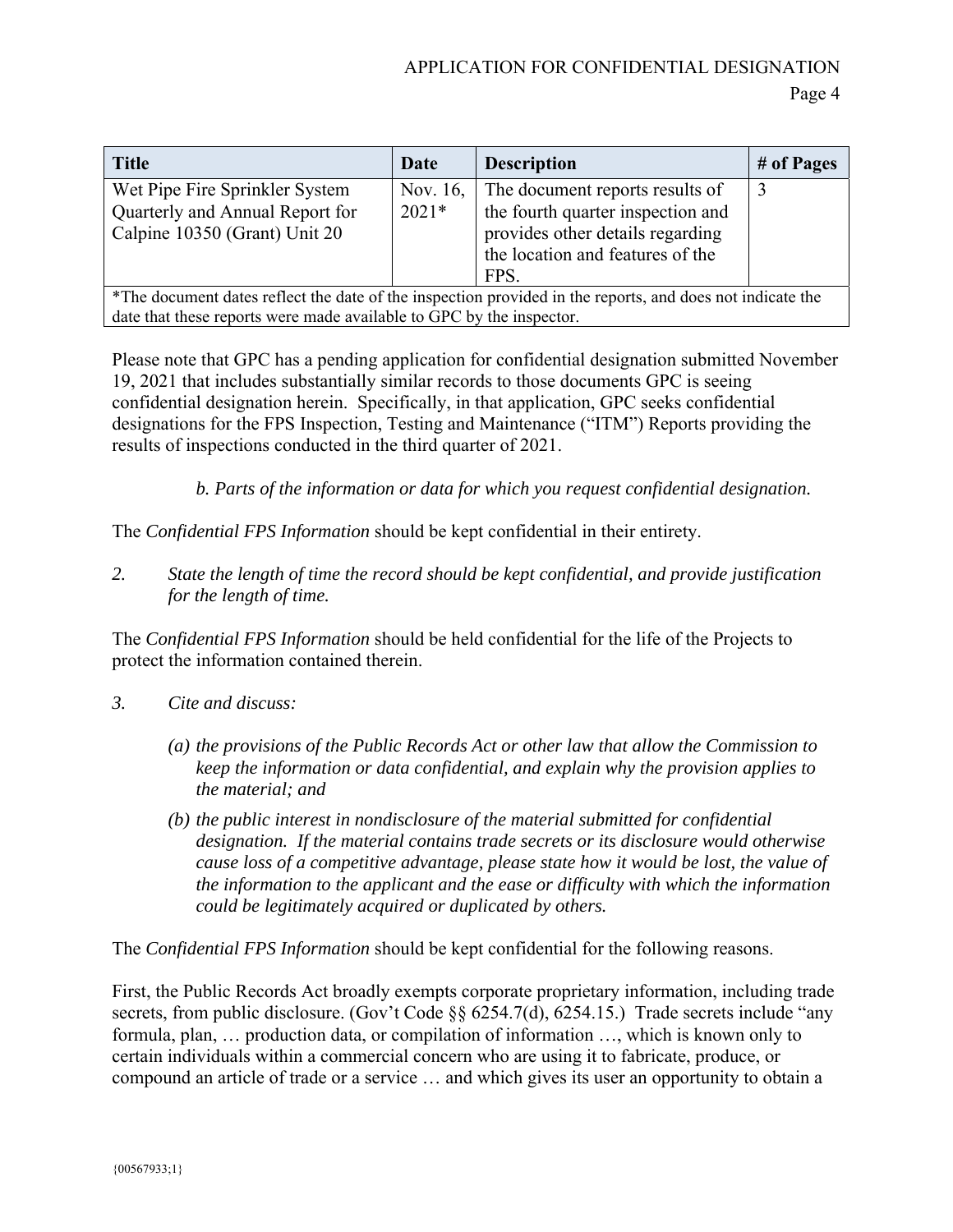business advantage over competitors who do not know or use it." (Gov't Code §§ 6254.7(d), 6254.15.) The California Civil Code Section 3426.1(d) defines a "trade secret" as follows:

- (d) "Trade secret" means information, including a formula, pattern, compilation, program, device, method, technique, or process, that:
	- (1) Derives independent economic value, actual or potential, from not being generally known to the public or to other persons who can obtain economic value from its disclosure or use; and
	- (2) Is the subject of efforts that are reasonable under the circumstances to maintain its secrecy.

The *Confidential FPS Information* contains compilations of information related to the specific technologies employed at the Projects, including the design and location of certain fire protection system components, components of the FPS and detailed information regarding the condition of those components, and other commercially valuable information related to the geothermal facilities' operations and schematics. Such information constitutes trade secrets as the Applicant has made significant efforts and investments in the plant-specific updated Basis of Design for the FPS and the recommissioning plans. The *Confidential FPS Information* also has independent economic value as GPC uses this information for asset protection purposes.

In addition to concerns regarding the value of this information to competitors in the renewable energy supply market, GPC purchases equipment for the FPS and retains the services of consultants and contractors to conduct work associated with the recommissioning, to inspect the FPS, and to carry out any ITM corrective actions. Public disclosure of the information in the *Confidential FPS Information* could place GPC at a pricing disadvantage where the totality of the Basis of Designs, Recommission Plans, the schedule of the FPS recommissioning efforts, or other information in the *Confidential FPS Information* is public and available to potential vendors of equipment and providers of fire protection system services.

Thus, the *Confidential FPS Information* has independent economic value from not being generally known to the public, including GPC's competitors and vendors, that could obtain economic value from the disclosure or use of the *Confidential FPS Information*.

Second, the Public Record Act provides a specific exclusion from disclosure where "…on the facts of the particular case the public interest served by not disclosing the record clearly outweighs the public interest served by disclosure of the record." (Gov't Code § 6255(a).) In this case, the public interest in protecting the records associated with the fire protection systems for the Projects arises from preventing possible vandalism, tampering, or other attacks by persons or parties that could be facilitated by public disclosure of the details of the fire protection systems. Attacks on energy infrastructure are a real, contemporary threat. In the case of the *Confidential FPS Information*, the public interest is best served by nondisclosure when considering the potential security concerns that could arise where detailed power plant fire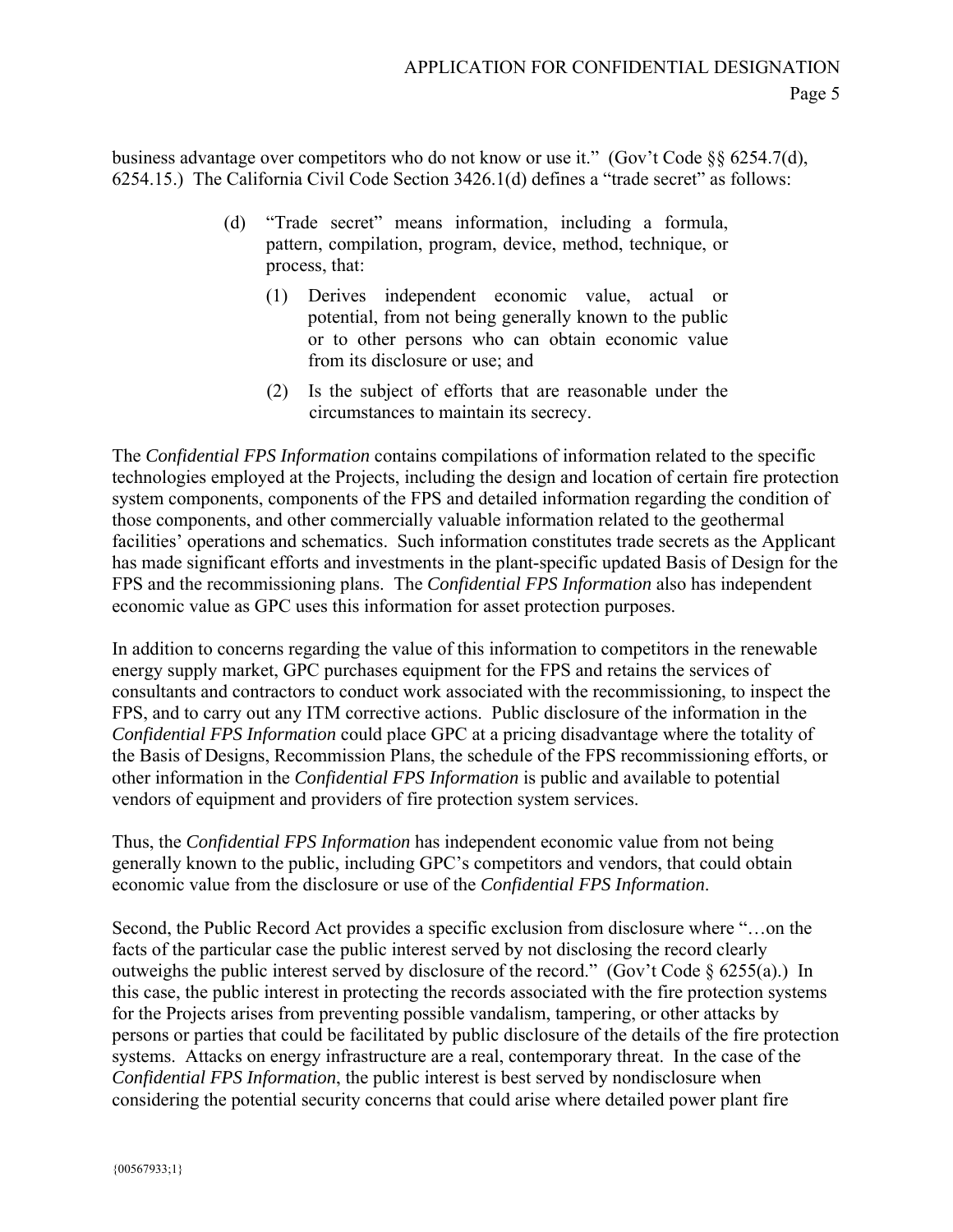protection information is made public. Furthermore, the fire protection systems are located at private, secure facilities that are closed to the public, so there is little public interest in disclosing such site-specific information on these systems.

Third, the Public Records Act protects from disclosure "Records, the disclosure of which is exempted or prohibited pursuant to federal or state law, including, but not limited to, provisions of the Evidence Code relating to privilege. (Gov. C. 6254(k).) Therefore, where a record is protected from disclosure under the Freedom of Information Act ("FOIA"), it must be protected from disclosure under the Public Records Act.

California Government Code Section 6254 (ab), in pertinent part, excludes from disclosure, "Critical infrastructure information ["CII"], as defined in Section 131(3) of Title 6 of the United States Code, that is voluntarily submitted to the Office of Emergency Services for use by that office, including the identity of the person who or entity that voluntarily submitted the information.\* \* \*" Both the Department of Homeland Security ("DHS") and the Federal Energy Regulatory Commission ("FERC") have processes for this exemption. Similarly, FERC protects Critical Energy Infrastructure Information ("CEII") through an application for protection from FOIA disclosure.

The *Confidential FPS Information* is similar to the type of information subject to collection by either DHS or FERC. While there has been no occasion to date for the Applicants to seek CII or CEII designation for the *Confidential FPS Information*, if either agency were to make such a request, the Applicants would avail themselves of these federal agencies' processes to protect the sensitive fire protection-related information for disclosure under FOIA.

*4. State whether the information or data can be disclosed if it is aggregated with other information or masked to conceal certain portions (including but not limited to the identity of the applicant). State the degree of aggregation or masking required. If the data cannot be disclosed even if aggregated or masked, explain why.*

GPC carefully considered whether it would be possible to aggregate or mask the information. Given the specific details and circumstances analyzed in the *Confidential FPS Information,* no feasible method of aggregating or masking the information could be identified that would not either disclose the information or render the information provided useless.

*5. State how the information is kept confidential by the applicant and whether it has ever*  been disclosed to a person other than an employee of the applicant, and if so under what *circumstances. If it has, explain the circumstances under which disclosure occurred.*

GPC has not disclosed any of the subject information to anyone other than the California Energy Commission staff and other federal, state, and local governmental entities with regulatory authority over the Projects, and GPC's employees, attorneys and consultants working on behalf of the Projects on matters related to the fire protection systems. Moreover, this information has not been disclosed to persons employed by, or working for, GPC except on a confidential, "needto-know" basis.